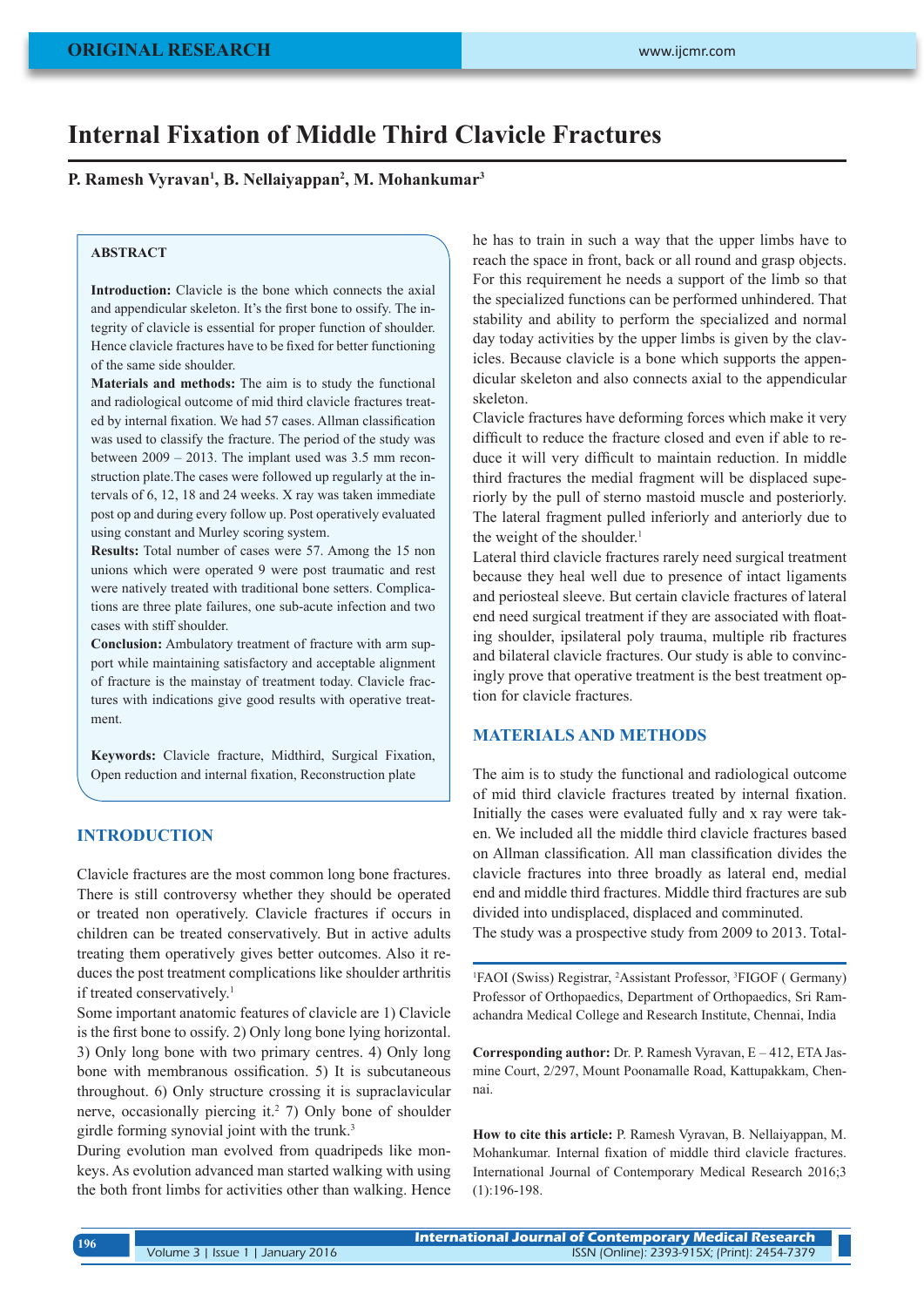ly 86 cases were selected. Using the exclusion criteria (Table 2) we excluded cases with cervical spondylosis, periarthritis shoulder, frozen shoulder, diabetes mellitus and head injury patients who are not fit to be operated immediately. The cases were evaluated fully. X ray of the affected side clavicle was the routine x ray and based on that we classify the cases. The absolute indications (Table 3) which we followed in our study are - fractures with neurovascular compromise, open fractures, poly trauma, fractures medial to coraco clavicular ligament, floating shoulder, multiple ipsilateral rib fractures, symptomaticnonunion, bilateral clavicle fractures. The relative (Table 3) indications include – displacement more than 1 cm, shortening more than 2 cm, cosmetic reasons mainly females and comminution. After that pre op evaluation and planning was done and surgical stabilization was performed. The patient was positioned in beach sir position in a radiolucent table. The incision is anterior to the clavicle centering over the fracture site. Platysma was separated in deep dissection. We used a 3.5 reconstruction plate. The plate was contoured and applied superoirly.10 X ray was taken immediate post op and and the limb was immobilized in arm sling. Light weight activities were allowed from post op day one. Heavy activities like lifting weights etc were discouraged till there is radiological union.

We followed up the cases at 6 weeks, 12 weeks, 18 weeks and 24 weeks. During every follow up we evaluated the patient clinically and radiologically. We used the Constant and Murley scoring system. The signs of union<sup>4</sup> are if there is no pain at fracture site with fairly good range of motion in the affected side shoulder with no fracture line visible in x ray

## **RESULTS**

Total number of cases 86.After applying exclusion criteria we had totally 57 clavicle fractures in 46 patients with 11bilateralcases. Among these males were 31 and females were 15 and among the bilateral we had 8 males and 3 females. 29 cases were excluded. The excluded cases include cervical spondylosis –13, head injury –11, frozen shoulder –1, periarthritis shoulder– 4. Among the cases with proper indications nonunion were  $-15$ , floating shoulder  $-11$ , displaced>  $2cm - 11$ , bilateral  $-9$ , SCV compression  $-2$ , cosmetic like swelling  $-3$ , Comminution  $-5$ , shortening  $-1$ .

All the patients were fixed with 3.5mm reconstruction plate of appropriate length. If needed plates were contoured. In comminuted fractures bone grafting was done. The plates were put in the superior aspect.<sup>10</sup> Bone grafting was also done in nonunion cases. Both iliac and synthetic bone grafts were used. Mostly synthetic ones were used to reduce the morbidity of the patient. Among the 15 non unions which were operated 9 were post traumatic and rest were natively treated with traditional bone setters. Among the 11 floating shoulder patients 8 had both scapula fracture and ribs fracture and rest had scapula fracture alone. Among the 11 displaced fractures 6 had gross displacement with skin tether-



**Figure-1:** Pre operative Clavicle x ray AP view showing middle third displaced fracture; **Figure-2:** Post operative x ray AP view showing plate insitu with united fracture.

| Shoulder of affected side having before trauma            |
|-----------------------------------------------------------|
| - Cervical Spondylosis                                    |
| - Peri Arthritis                                          |
| - Frozen Shoulder                                         |
| - Diabetes Mellitus                                       |
| Also patients with head injury, non-co-operating patients |
| <b>Table-2:</b> Exclusion criteria                        |

| Fractures with NV compromise                  |
|-----------------------------------------------|
| Open fractures                                |
| Poly trauma                                   |
| Fracture medial to coraco clavicular ligament |
| Floating shoulder                             |
| With multiple ipsilateral ribs fracture       |
| Symptomatic non union                         |
| Bilateral clavicle fractures                  |
| Relative                                      |
| More than 1cm displacement                    |
| More than 2cm shortening                      |
| Cosmesis, mainly females                      |
| Communition                                   |
| Table-3: Indications: absolute                |

ing. All the 3 cases with cosmetic reasons were females and all were initially treated non operatively.The complications are three plate failures, one sub-acute infection and two cases with stiff shoulder.

## **DISCUSSION**

We had excellent result of 79%, good result in 9%, fair result in 6%, and poor result in 6 %.In our series 45 patients had excellent outcome. At the end of 12 weeks they had excellent clinical and radiological union and on clinical examination the patients had excellent to normal shoulder movements on